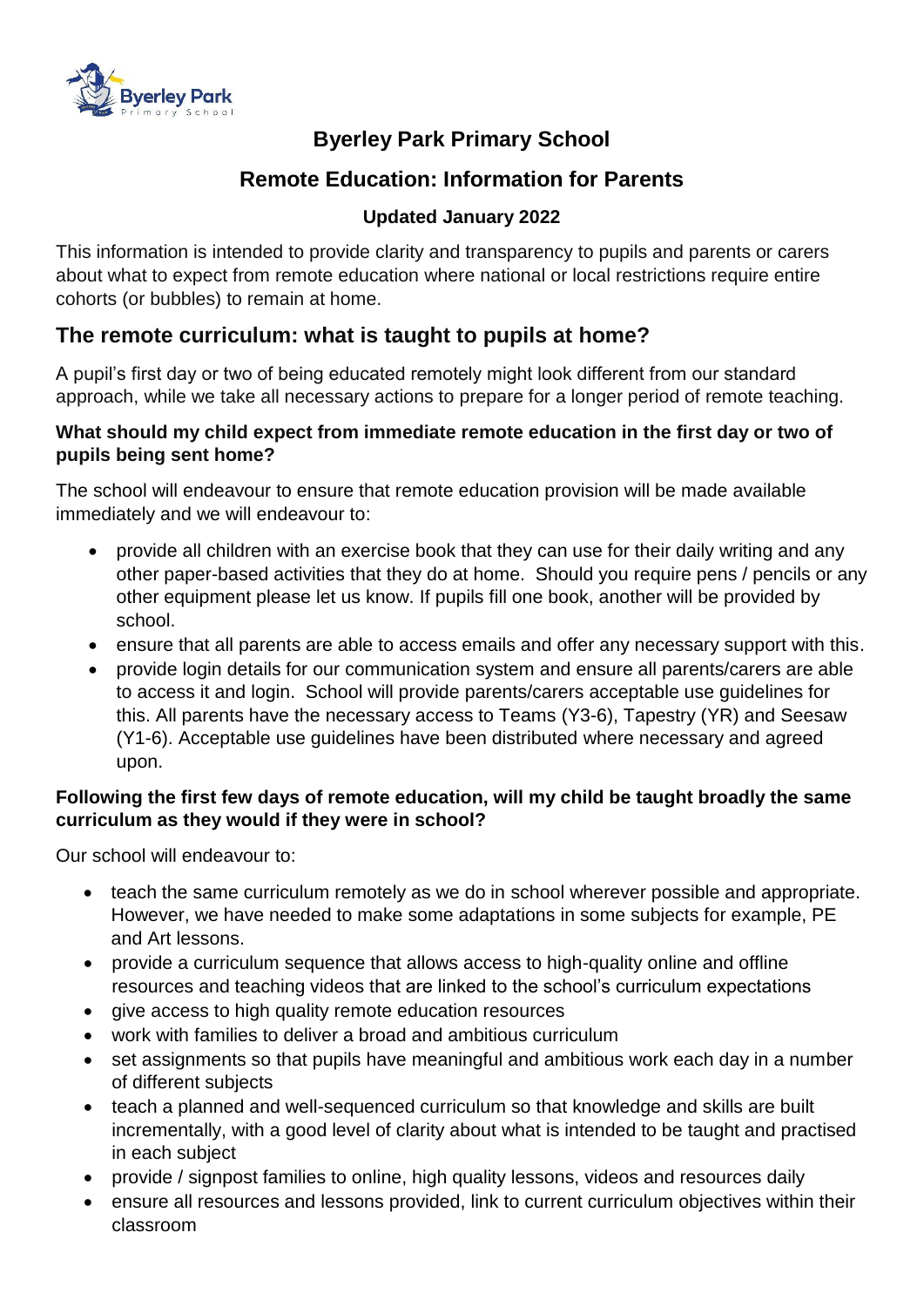

- ensure work for the week is uploaded by 9am every day
- provide paper-based resources for all subjects / maths and English / foundation subjects, if the child has no internet access at home or if requested

If one or more class bubbles need to close, or if the whole school closes or goes into local/national lockdown, the school will fulfil all of the above criteria and in addition:

- adapt upcoming lesson provision based on the children's work submitted the previous days
- review the remote learning provision for foundation subjects
- provide opportunities for monitoring the well-being of pupils

# **Remote teaching and study time each day**

## **How long can I expect work set by the school to take my child each day?**

We expect that remote education (including remote teaching and independent work) will take pupils broadly the following number of hours each day:

| Key Stage 1 | Reception $-1.5$ hours (made up of lessons and<br>tasks set on Tapestry)                                                                                                                 |
|-------------|------------------------------------------------------------------------------------------------------------------------------------------------------------------------------------------|
|             | Year One and Year Two via Seesaw - 3 hours<br>(includes three lessons and directed time reading,<br>completing spellings, practising times tables or<br>carrying out a fitness activity) |
| Key Stage 2 | Via Seesaw - 4 hours per day (includes three<br>lessons and directed time reading, completing<br>spellings, practising times tables or carrying out a<br>fitness activity)               |

### **Accessing remote education**

#### **How will my child access any online remote education you are providing?**

• School will provide login details for our communication system (Seesaw) and ensure all parents/carers are able to access it and login. KS2 parents have access to Teams for daily well-being sessions for their child. School has provided parents/carers acceptable use guidelines for this.

#### **If my child does not have digital or online access at home, how will you support them to access remote education?**

It is expected that children will access most of our remote learning through our online provision. If parents/carers do not have access to an electronic device, we expect them to inform school and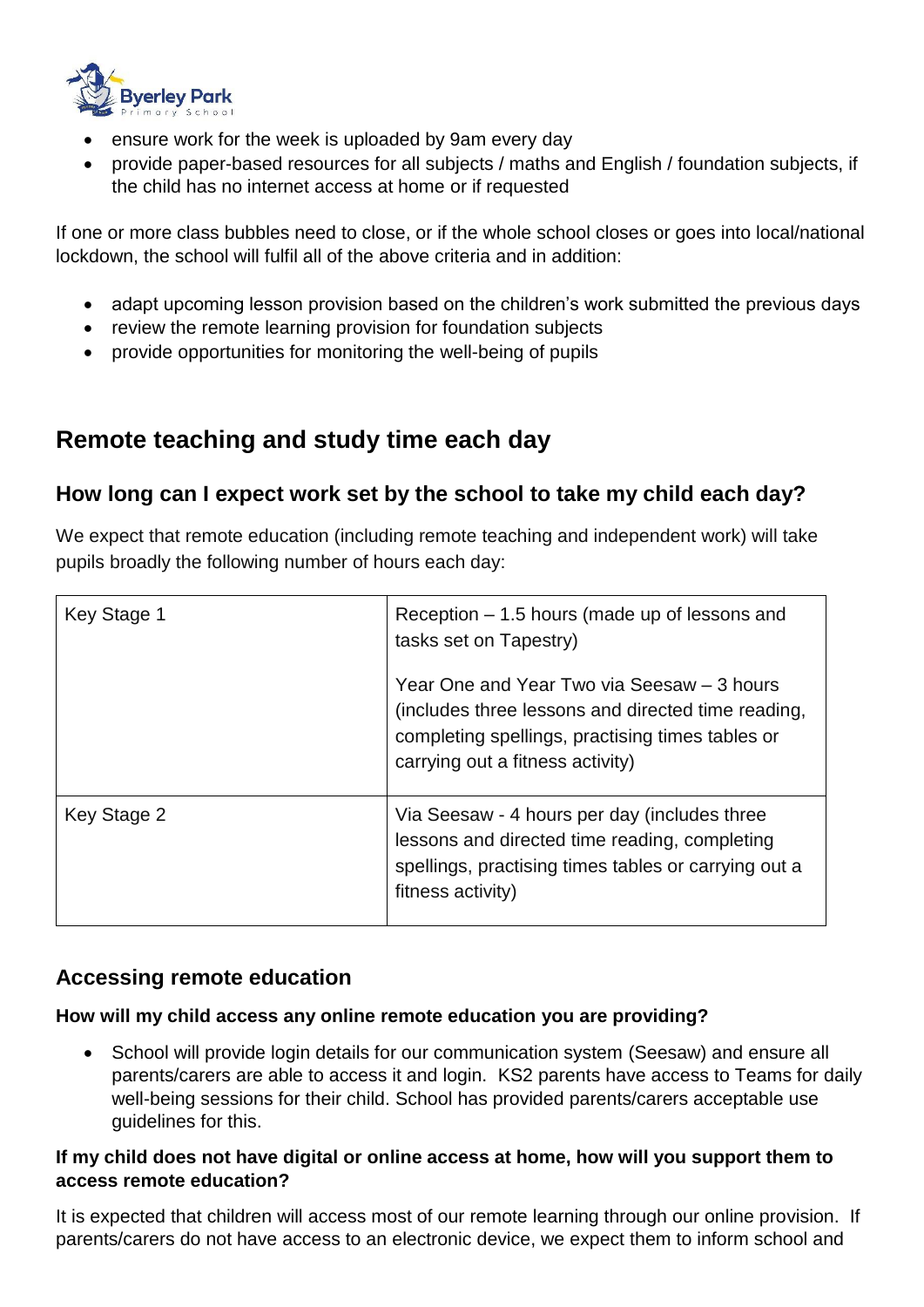

we will endeavour to provide a laptop or other suitable device for the duration of their child's absence.

We take the following approaches to support those pupils to access remote education:

- We have a limited number of devices available to loan to families who do not have access to a suitable device. For further information please contact the head teacher, class teacher or main school office.
- If needed, pupils can access printed materials if they do not have online access. If this is the case, pupils will submit work to their teachers and receive feedback, in person, following the period of isolation or during in the case of a national lockdown.

#### **How will my child be taught remotely?**

We use a combination of the following approaches to teach pupils remotely:

- recorded teaching (e.g. Oak National Academy lessons, White Rose Maths lessons)
- printed paper packs produced by teachers (e.g. workbooks, worksheets)
- commercially available websites supporting the teaching of specific subjects or areas, including video clips or sequences
- commercially available websites supporting the teaching of specific subjects or areas, including presentations and worksheets that do not need to be printed

## **Engagement and feedback**

#### **What are your expectations for my child's engagement and the support that we as parents and carers should provide at home?**

Parents should endeavour to support children's remote learning by creating a positive environment for their child to learn, for example:

- Distinguish between weekdays and weekends, to separate school life and home life.
- At the end of the day, have a clear cut-off to signal school time is over.
- Create and stick to a routine.
- Provide the correct equipment in order for your child to complete the work given.
- Designate a working space if possible.
- Make time for exercise and breaks throughout the day to keep your child active.
- Reinforce the importance of children staying safe online.
- Be aware of what your child is being asked to do, including: sites they will be asked to use and the school staff your child will interact with.
- Emphasise the importance of a safe online environment. Set age-appropriate parental controls on digital devices and use internet filters to block malicious websites. These are usually free, but often need to be turned on.
- Encourage your child to work to the best of their ability and praise their efforts.
- Encourage and support children to access remote education daily if possible.
- Encourage and support children to keep up with the work set by school each day as much as possible.
- Contact school if they are experiencing problems with accessing remote education and support children, where possible, to consider feedback on work submitted.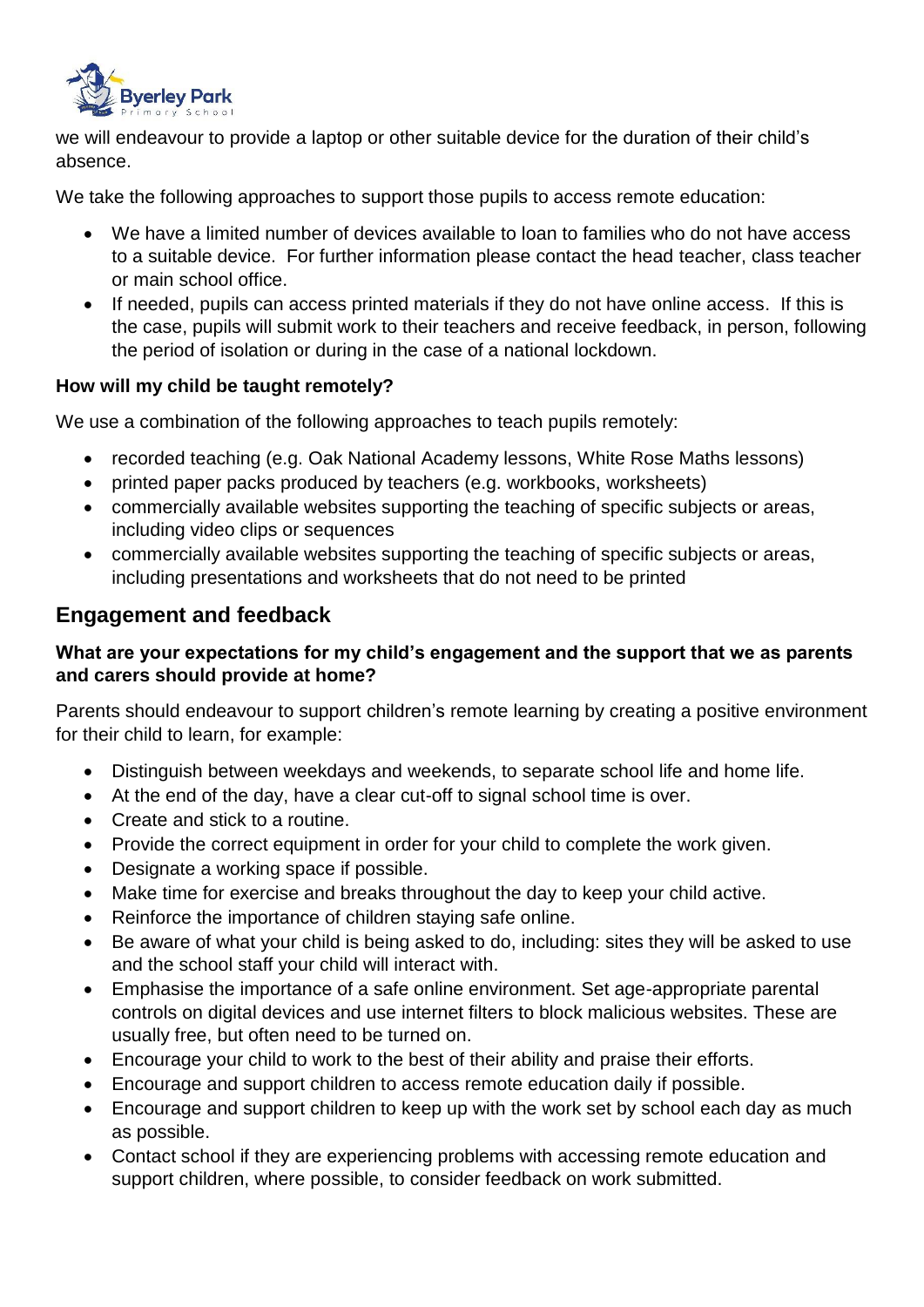

#### **How will you check whether my child is engaging with their work and how will I be informed if there are concerns?**

If an individual child or a small number of children need to isolate, the school will endeavour to:

- check children's engagement with remote education daily
- contact parents where there is a concern regarding engagement with remote education

If one or more class bubbles need to close, or if the whole school closes or goes into local/national lockdown, the school will fulfil all of the above criteria and in addition:

- respond to parents' messages (that conform to the messaging protocol) within school working hours 9:00am – 3:30pm
- contact parents/carers who do not have access to the internet (or mobile data), weekly
- contact parents/carers following no work submission or contact through messaging, after two days. If there is no response to the email we will contact the parents via the telephone
- provide weekly welfare calls for vulnerable children not at school
- reward pupils to celebrate home achievement using usual school reward system

#### **How will you assess my child's work and progress?**

If an individual child or a small number of children need to isolate, the school will endeavour to:

- provide individual feedback within 2 working days of work submitted via Seesaw
- provide individual feedback on paper-based work via telephone call / on return to school
- provide access to digital learning platforms that provide automatic bespoke feedback
- assess children's understanding of remote education / key knowledge and skills covered on return to school. (This can be done using a variety of methods including written feedback on submitted work, using quizzes, meeting with teaching staff to discuss learning)

If one or more class bubbles need to close, or if the whole school closes or goes into local/national lockdown, the school will fulfil all of the above criteria and in addition:

 provide individual feedback within 2 working days of work submitted via email. (Lockdown 3 - Due to numbers of children in school, teaching staff have a large teaching commitment to the critical worker and vulnerable pupils, which is why we have stated 2 working days here.)

For those without internet access:

- where possible, pupils will receive feedback on their work either: when it is submitted weekly as a hard copy or within 2 working days if pictures of work are being emailed to school. This will be organised on a person by person basis
- pupils will submit work to their teachers and receive feedback, in person, following the period of isolation

## **Additional support for pupils with particular needs**

#### **How will you work with me to help my child who needs additional support from adults at home to access remote education?**

We recognise that some pupils, for example some pupils with special educational needs and disabilities (SEND), may not be able to access remote education without support from adults at